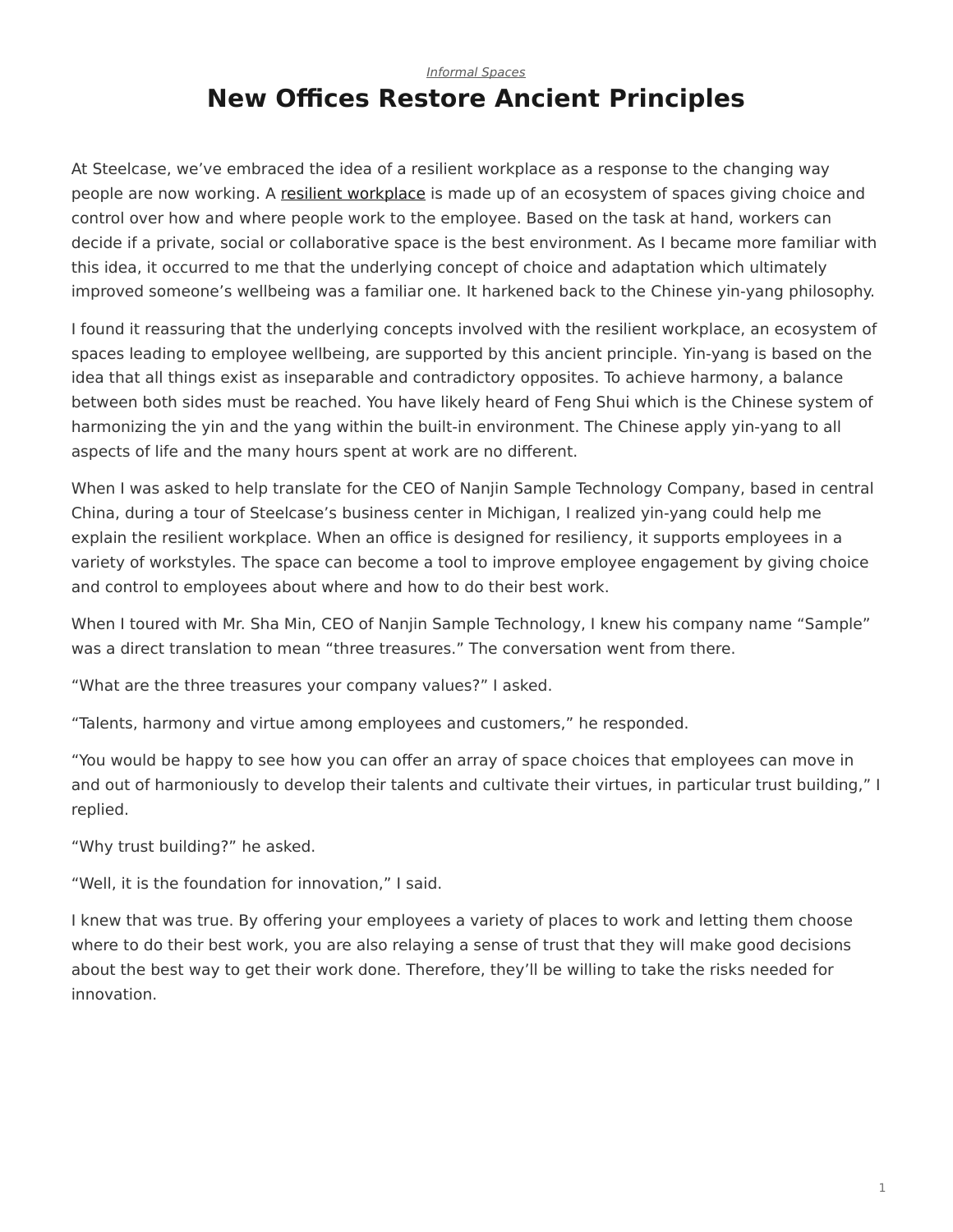The array of spaces that make up the resilient workplace includes rooms or enclaves to support focus and rejuvenation, small team spaces, large collaborative group rooms and social areas such as cafes. By relating the variety of spaces to the yin-yang principle, Mr. Min was easily able to start identifying the space patterns during his tour and see how he could model his workplace after the one half a world away here in Michigan.

To further understand the yin-yang philosophy, I think it's important to explain its foundation in nature.

The Chinese character for Yin represents the "shady side of the hill" and Yang represents the "sunny side of the hill." The pair was used to describe the effect of sunlight and shadow falling simultaneously on the hill. For thousands of years, the ancient Chinese have observed nature as an ecosystem discovering all things have their opposite counterparts, and the continuous movement and change between the two are the way to achieve balance and harmony. This is when people achieve wellbeing. At Steelcase, we strive to support employee wellbeing in the workplace.

Yin and yang are opposites, yet complementary. One cannot exist without the other. They balance and support one another just like different kinds of spaces in the work environment. Here's a few examples:

| <b>Nature</b> |       | <b>Characteristics</b> |             |
|---------------|-------|------------------------|-------------|
| Yang          | Yin   | Yang                   | Yin         |
| Day           | Night | Public                 | Private     |
| Fire          | Water | Hard                   | Soft        |
| Sunny         | Shady | Socialize              | Contemplate |

In nature, day and night, fire and water as well as sunny and shady balance each other. In the workplace, public and private spaces, hard and soft materials and social and contemplative environments create that balance. By giving people choice and control over their work environment throughout the day, they can create a feeling of balance for themselves and improve their overall wellbeing.

Many of us work inside, in an artificial, controlled environment that prevents us from feeling the rhythm of life inherent in nature. The concept of an ecosystem, or variety, of spaces helps us refresh our mind and engage as an active participant in our workplace community.

## **For more information**

For more information on design strategies for the creation of thoughtfully-curated destinations that blend design, materiality and performance, read the latest issue of [360 Magazine.](https://www.steelcase.com/insights/360-magazine/office-renaissance/)

**[+About Steelcase](https://www.steelcase.com/discover/steelcase/our-company/)**